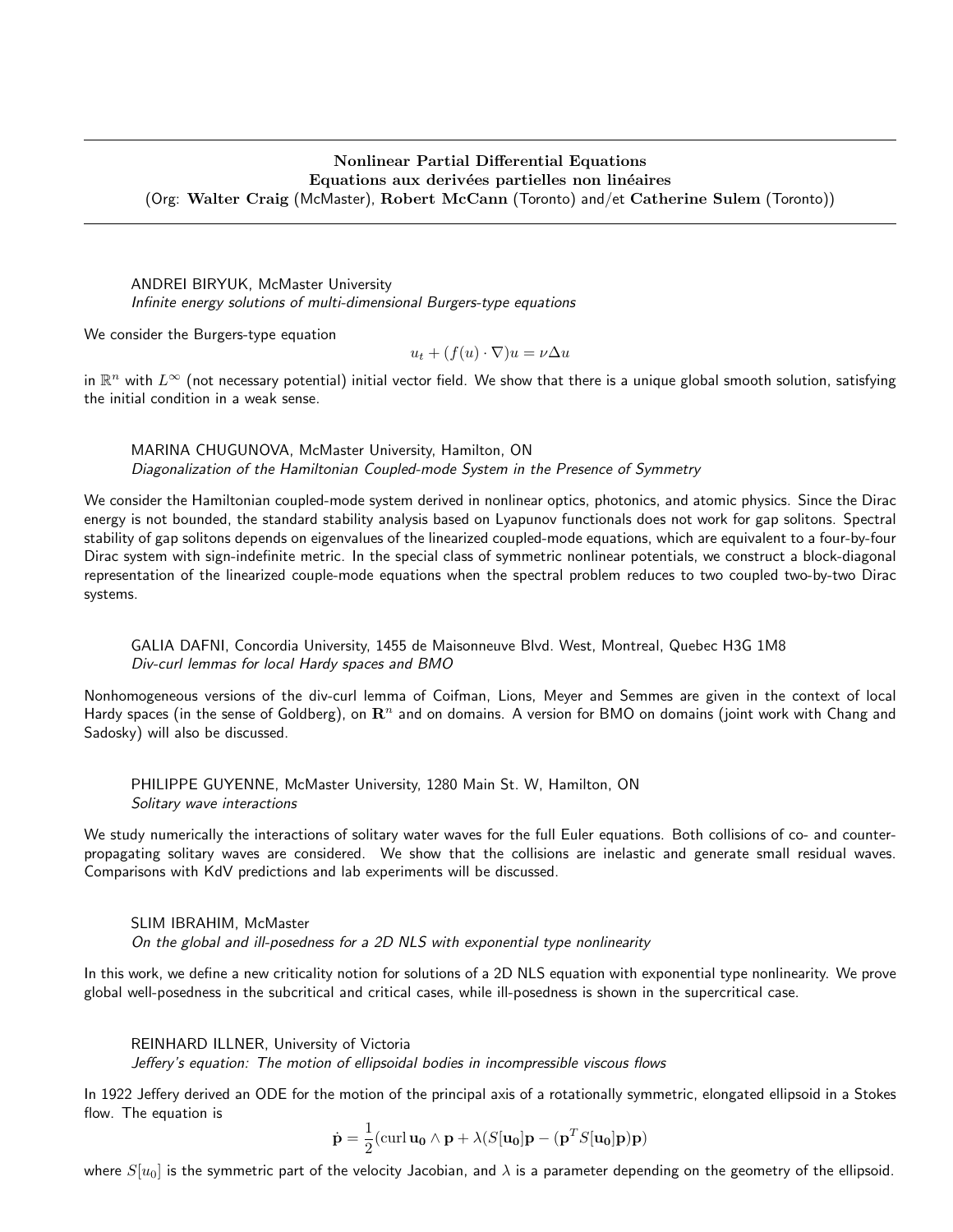Jeffery's equation finds applications in flow problems arising in the manufacture of artifacts with immersed objects (glass, metal or plastic "sticks") to modify the elastoplastic behaviour of the product. In this talk, I will discuss some of these applications, and I will outline a new derivation of the Jeffery equation via asymptotic analysis from an exterior boundary value problem for the Navier–Stokes equations.

This is joint work with Michael Junk, Konstanz.

## ROBERT JERRARD, University of Toronto Refined Jacobian estimates and vortex dynamics for the Gross–Pitaevsky equation

We study dynamics of vortices in solutions of the Gross–Pitaevsky equations on 2-dimensional domains. These equations model certain superfluids, and they contain a dimensionless parameter  $\varepsilon$ . Results characterizing vortex dynamics in the limit  $\varepsilon \to 0$ have been known since the late '90s. Our results improve on this earlier work in several ways: they are valid for fixed small  $\varepsilon$ rather than only for a sequence of solutions with  $\varepsilon$  tending to zero; and they are valid for larger numbers of vortices and longer time scales than previous work. The refined Jacobian estimates mentioned in the title of the talk play a crucial technical role in the proof and are possibly of independent interest.

This is joint work with D. Spirn.

NIKY KAMRAN, McGill University Decay of scalar waves in Kerr geometry

We consider the Cauchy problem for the scalar wave equation in the Kerr geometry for a rotating black hole in equilibrium, and prove that the solutions corresponding to initial data compactly supported outside the event horizon end to zero in  $L^\infty_{\rm loc}$ as  $t \to \infty$  in the Boyer–Lindquist slicing. The analysis is more difficult that in the case of the Dirac equation, owing to the presence of an ergosphere, that is a region of space-time outside the event horizon in which the Killing vector corresponding to time translations becomes space-like. This is joint work with Felix Finster, Joel Smoller and Shing-Tung Yau.

JOSE ALBERTO MONTERO, McMaster University Stable Critical points to the Ginzburg Landau equations

In this talk we describe some stable solutions to the Ginzburg Landau equation that develop singularities as a small parameter goes to zero. Our main tools are the weak jacobians of Jerarrd and Soner, together with some standard gamma-convergence techniques.

## VLADISLAV PANFEROV, McMaster University, Hamilton, Ontario Regular solutions of the Boltzmann equation in 1D in space

I will discuss the problem of regularity of weak solutions of the nonlinear Boltzmann equation with one-dimensional (planewave) symmetry. By imposing certain truncations on possible configurations of collisions of particles we are able to prove that the initial-value problem has global weak solutions in  $L^\infty$  provided that the initial data are essentially bounded and satisfy a mild additional condition meaning that the velocity averages obtained by free streaming remain bounded for all times. The obtained regularity is enough to guarantee uniqueness and propagation of bounds for derivatives.

FRIDOLIN TING, Lakehead University, 955 Oliver Road, Thunder Bay, ON P7B 5E1 (In)stability of pinned fundamental vortices

We study the (in)stability of pinned  $\pm 1$  vortex solutions to the Ginzburg–Landau equations with external potentials in  $R^2$ . For smooth and sufficiently small external potentials, there exists a perturbed vortex solution centered near critical points of the external potential (called pinned vortices). We show that pinned vortices centered near maxima (resp. minima) of the potential are orbitally stable (resp. unstable) w.r.t. gradient and Hamiltonian flow. This is joint work with I. M. Sigal.